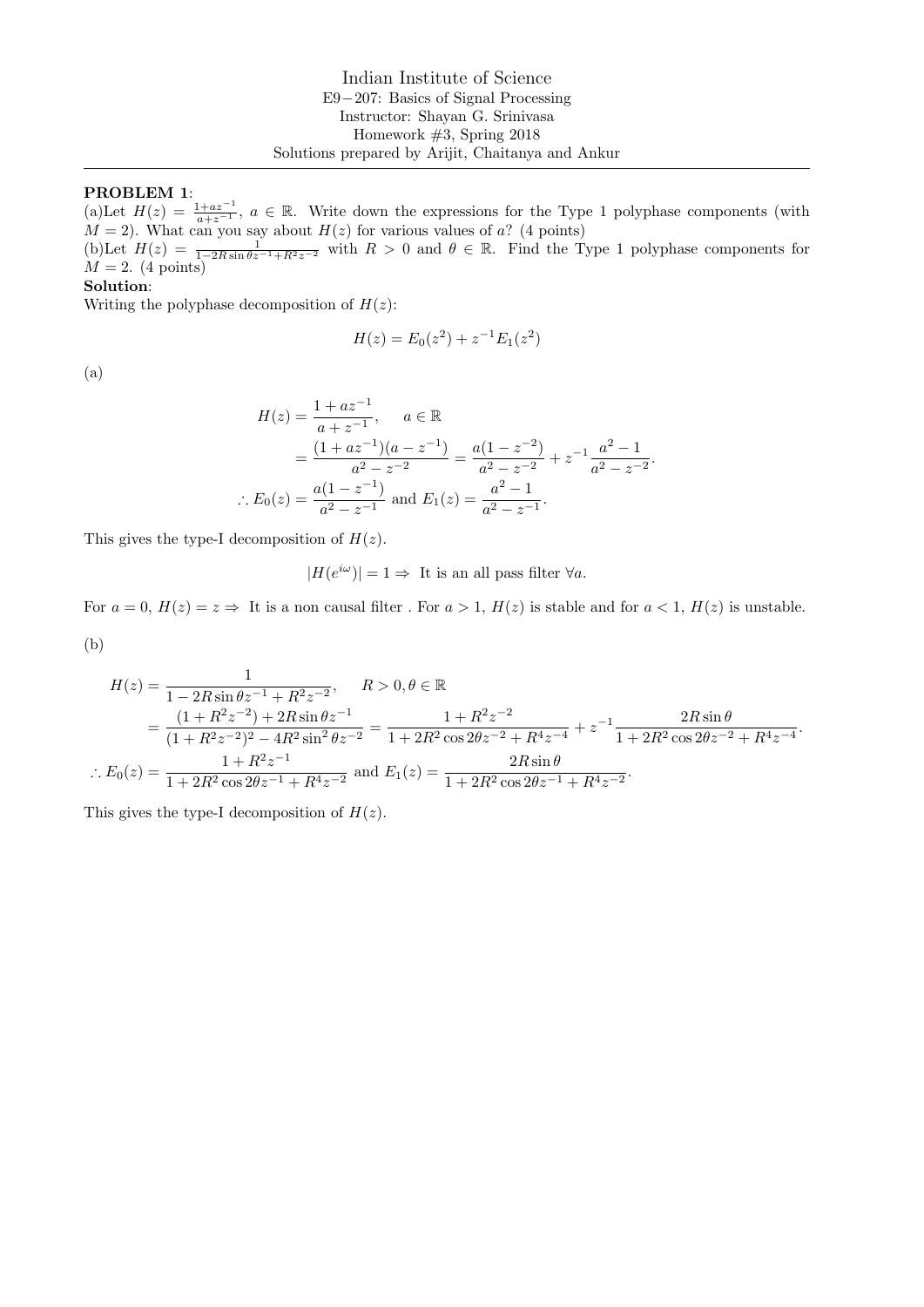### PROBLEM 2:

Consider the analysis/synthesis system shown below:



(a) Let the analysis filters be  $H_0(z) = 1 + 3z^{-1} + \frac{1}{3}z^{-2} + z^{-3}$  and  $H_1(z) = H_0(-z)$ . Find causal stable IIR filters  $F_0(z)$  and  $F_1(z)$  such that  $\hat{x}(n)$  agrees with  $x(n)$  except for a possible delay and (non zero) scale factor.(5 points)

(b) Let the analysis filters be  $H_0(z) = 1 + z^{-1} + 3z^{-2} + z^{-3} + z^{-4}$  and  $H_1(z) = H_0(-z)$ . Find causal stable FIR filters  $F_0(z)$  and  $F_1(z)$  such that  $\hat{x}(n)$  agrees with  $x(n)$  except for a possible delay and (non zero) scale factor. (5 points)

## Solution:

From the block diagram, we observe that

$$
\hat{X}(z) = (H_0(z)F_0(z) + H_1(z)F_1(z))X(z)
$$

Writing the polyphase decomposition of  $H_0(z)$ :

$$
H_0(z) = E_0(z^2) + z^{-1} E_1(z^2)
$$
  
\n
$$
H_1(z) = H_0(-z) = E_0(z^2) - z^{-1} E_1(z^2)
$$
  
\n
$$
\Rightarrow \frac{\hat{X}(z)}{X(z)} = E_0(z^2) (F_0(z) + F_1(z)) + z^{-1} E_1(z^2) (F_0(z) - F_1(z))
$$

(a)

$$
H_0(z) = 1 + 3z^{-1} + \frac{1}{3}z^{-2} + z^{-3}
$$
  
\n
$$
E_0(z^2) = 1 + \frac{1}{3}z^{-2}
$$
  
\n
$$
z^{-1}E_1(z^2) = 3z^{-1} + z^{-3}
$$
  
\n
$$
\Rightarrow \frac{\hat{X}(z)}{X(z)} = \left(1 + \frac{1}{3}z^{-2}\right)\left(F_0(z) + F_1(z)\right) + \left(3z^{-1} + z^{-3}\right)\left(F_0(z) - F_1(z)\right)
$$

We can choose  $F_0(z) = F_1(z) = \frac{1}{2(1+\frac{1}{3}z^{-2})} \Rightarrow \frac{\hat{X}(z)}{X(z)} = 1$ . Note that  $F_0(z)$  and  $F_1(z)$  are causal and stable because the poles are located at  $\pm j\frac{1}{\sqrt{}}$  $\overline{3}$  (inside the unit circle).

(b)

$$
H_0(z) = 1 + z^{-1} + 3z^{-2} + z^{-3} + z^{-4}
$$
  
\n
$$
E_0(z^2) = 1 + 3z^{-2} + z^{-4}
$$
  
\n
$$
z^{-1}E_1(z^2) = z^{-1} + z^{-3} = z^{-1}(1 + z^{-2})
$$
  
\n
$$
\Rightarrow \frac{\hat{X}(z)}{X(z)} = (1 + 3z^{-2} + z^{-4})(F_0(z) + F_1(z)) + z^{-1}(1 + z^{-2})(F_0(z) - F_1(z))
$$
  
\n
$$
= ((1 + z^{-2})^2 + z^{-2})(F_0(z) + F_1(z)) + z^{-1}(1 + z^{-2})(F_0(z) - F_1(z))
$$
  
\n
$$
= (1 + z^{-2})^2(F_0(z) + F_1(z)) + z^{-2}(F_0(z) + F_1(z)) + z^{-1}(1 + z^{-2})(F_0(z) - F_1(z))
$$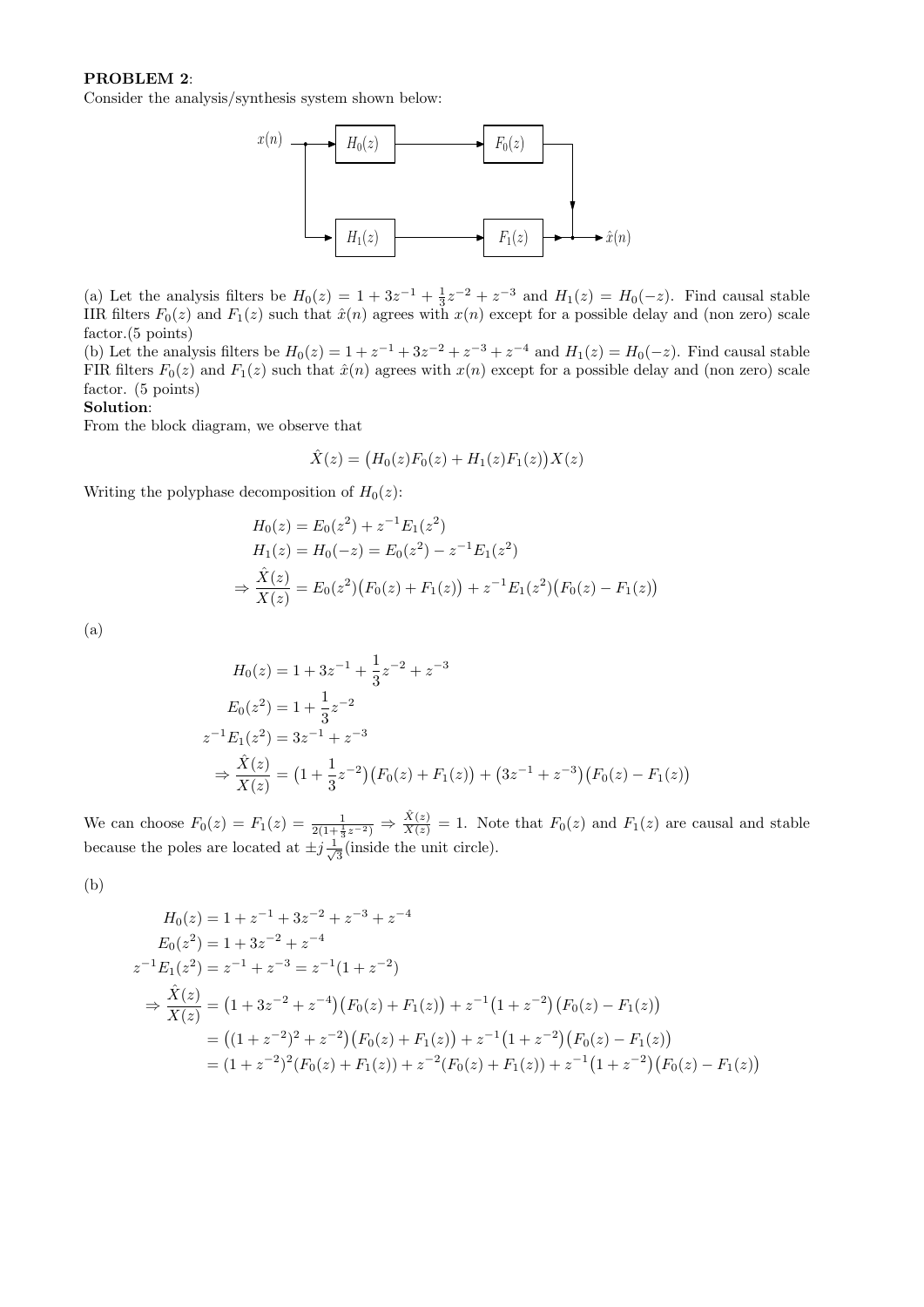We can choose  $F_0(z) + F_1(z) = z^{-1}$  and  $F_0(z) + F_1(z) = -(1 + z^{-2})$ .

$$
\Rightarrow \frac{\hat{X}(z)}{X(z)} = z^{-1}(1+z^{-2})^2 + z^{-3} - z^{-1}(1+z^{-2})^2 = z^{-3}.
$$

Therefore, perfect reconstruction is possible with the following causal FIR filters:

$$
F_0(z) = \frac{1}{2}(-1 + z^{-1} - z^{-2});
$$
  
\n
$$
F_1(z) = \frac{1}{2}(1 + z^{-1} + z^{-2}).
$$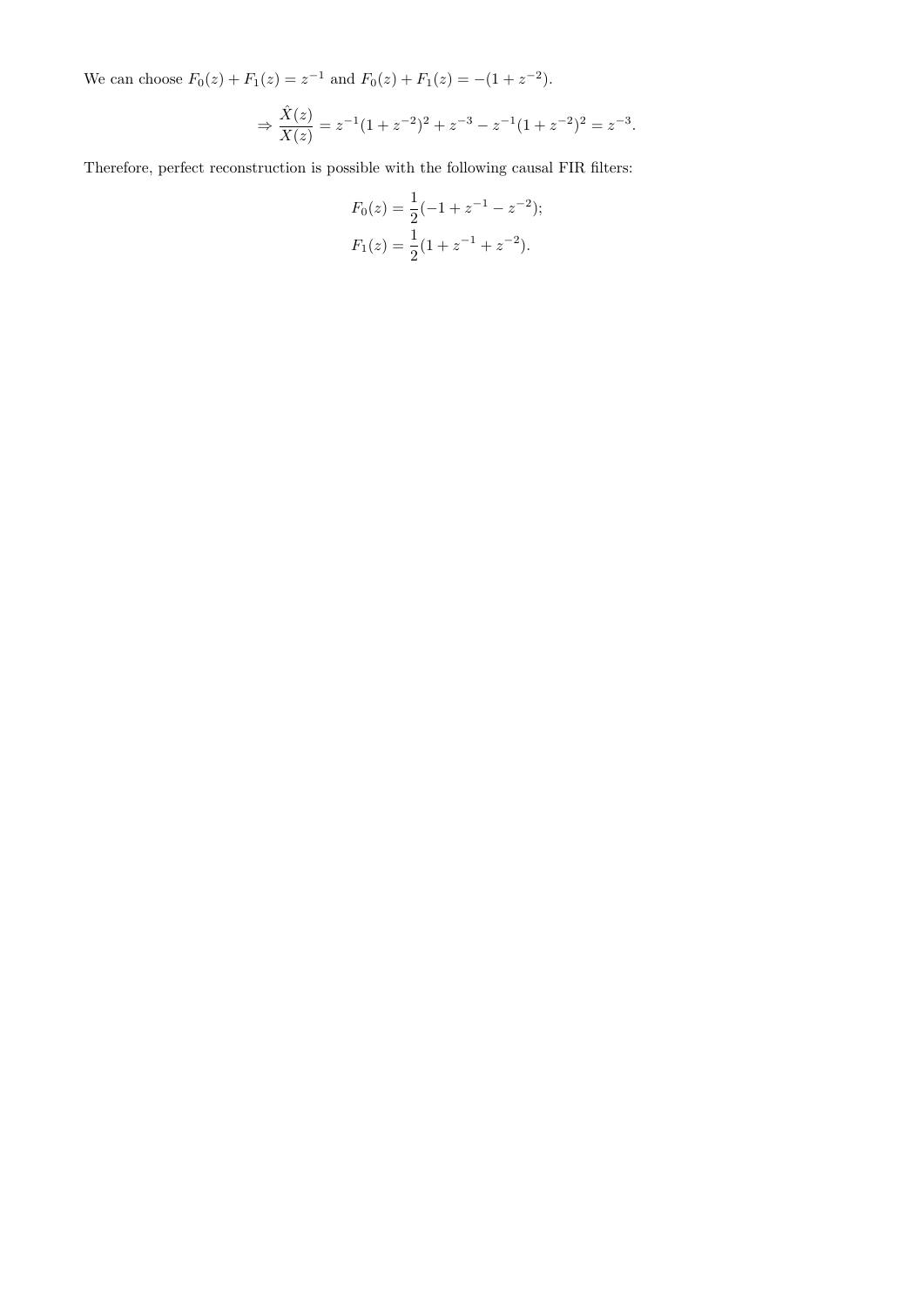# PROBLEM 3:

Let  $H_0(z) = \frac{1+2z^{-1}}{2}$  $\frac{2z}{2}$ . Find the real coefficient causal FIR filter  $H_1(z)$  such that the pair  $(H_0(z), H_1(z))$  is power complementary. Are these filters also all pass complementary? (6 points) Solution:

Since  $H_0(z)$  and  $H_1(z)$  are power complementary, we have:

$$
|H_0(e^{j\omega})|^2 + |H_1(e^{j\omega})|^2 = K \text{ (some constant)}
$$

$$
|1/2 + e^{-j\omega}|^2 + |H_1(e^{j\omega})|^2 = K
$$

$$
(1/2 + \cos \omega)^2 + \sin^2 \omega + |H_1(e^{j\omega})|^2 = K
$$

$$
\frac{1}{4} + 1 + \cos \omega + |H_1(e^{j\omega})|^2 = K
$$

By choosing  $H_1(z) = \frac{1}{2} - z^{-1}$ , we get

$$
|H_0(e^{j\omega})|^2 + |H_1(e^{j\omega})|^2 = \frac{5}{4} + \frac{5}{4} = \frac{5}{2}.
$$

We check for all pass complementarity:

$$
H_0(z) + H_1(z) = \frac{1}{2} + z^{-1} + \frac{1}{2} - z^{-1} = 1.
$$

Therefore,  $(H_0(z), H_1(z))$  are all pass complementary.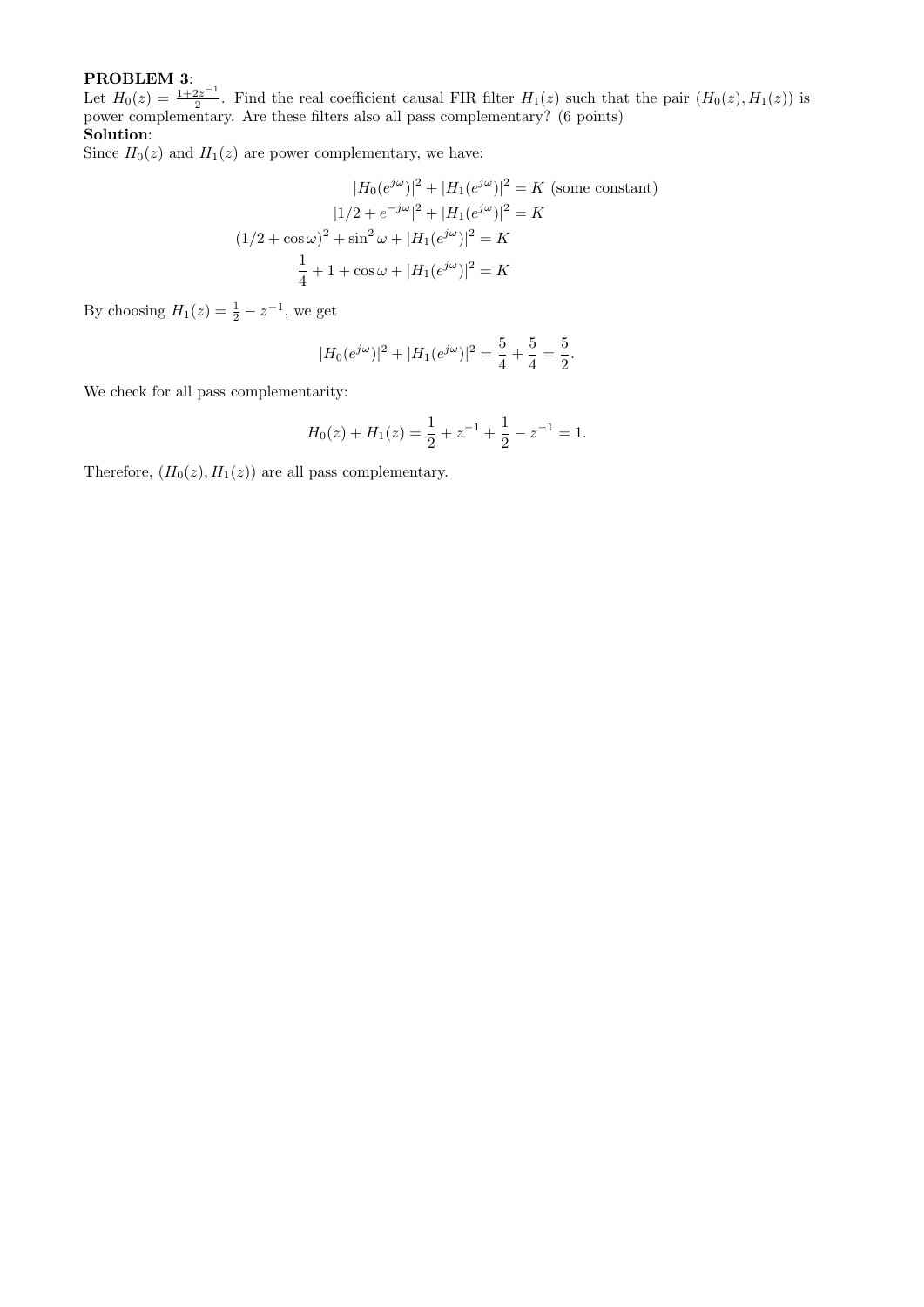## PROBLEM 4:

Simplify the following multirate systems shown below as best as you can. Obtain the z-transform of the output signal in terms of that of the input signal.  $(3 \times 4 = 12 \text{ points})$ 



# Solution:

(a)  $y(n) = x(n)$ .

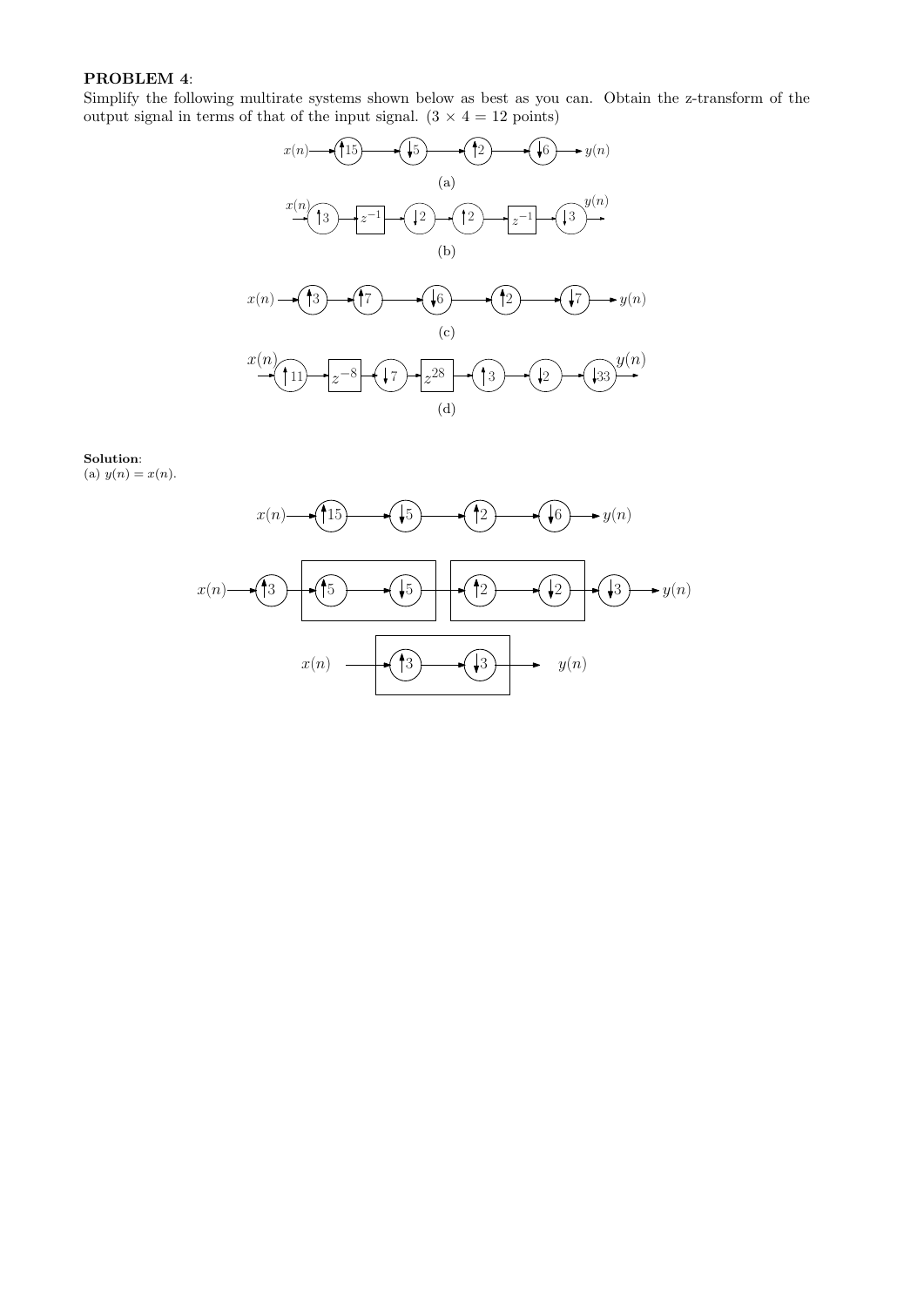(b)  $y(n) = 0$ 



This block produces zeros for all input sequences

 $(c)Y(z) = \frac{1}{2}(X(z) + X(-z)).$ 

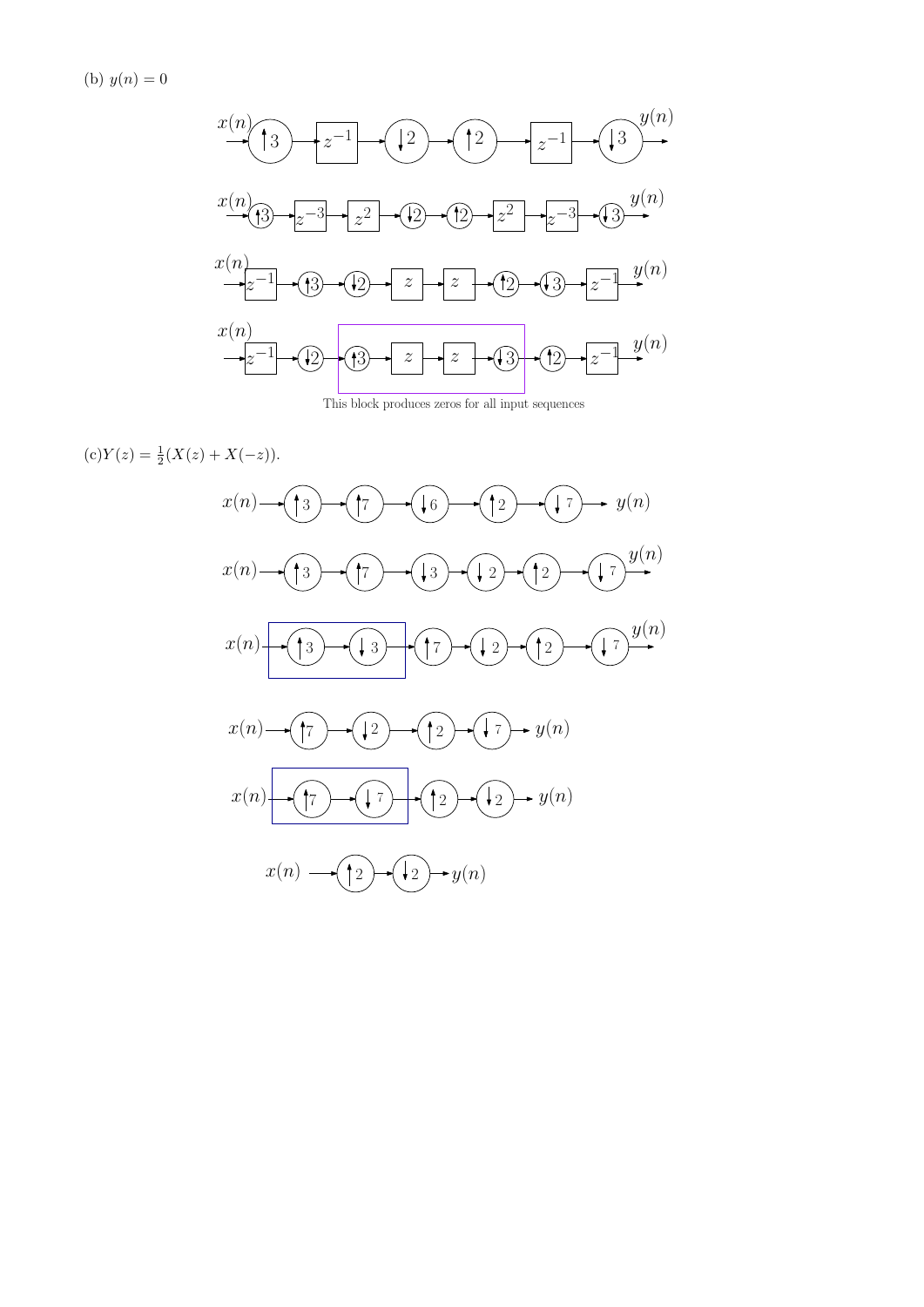(d)  $y(n) = 0$ 



This block produces all zeros for all inputs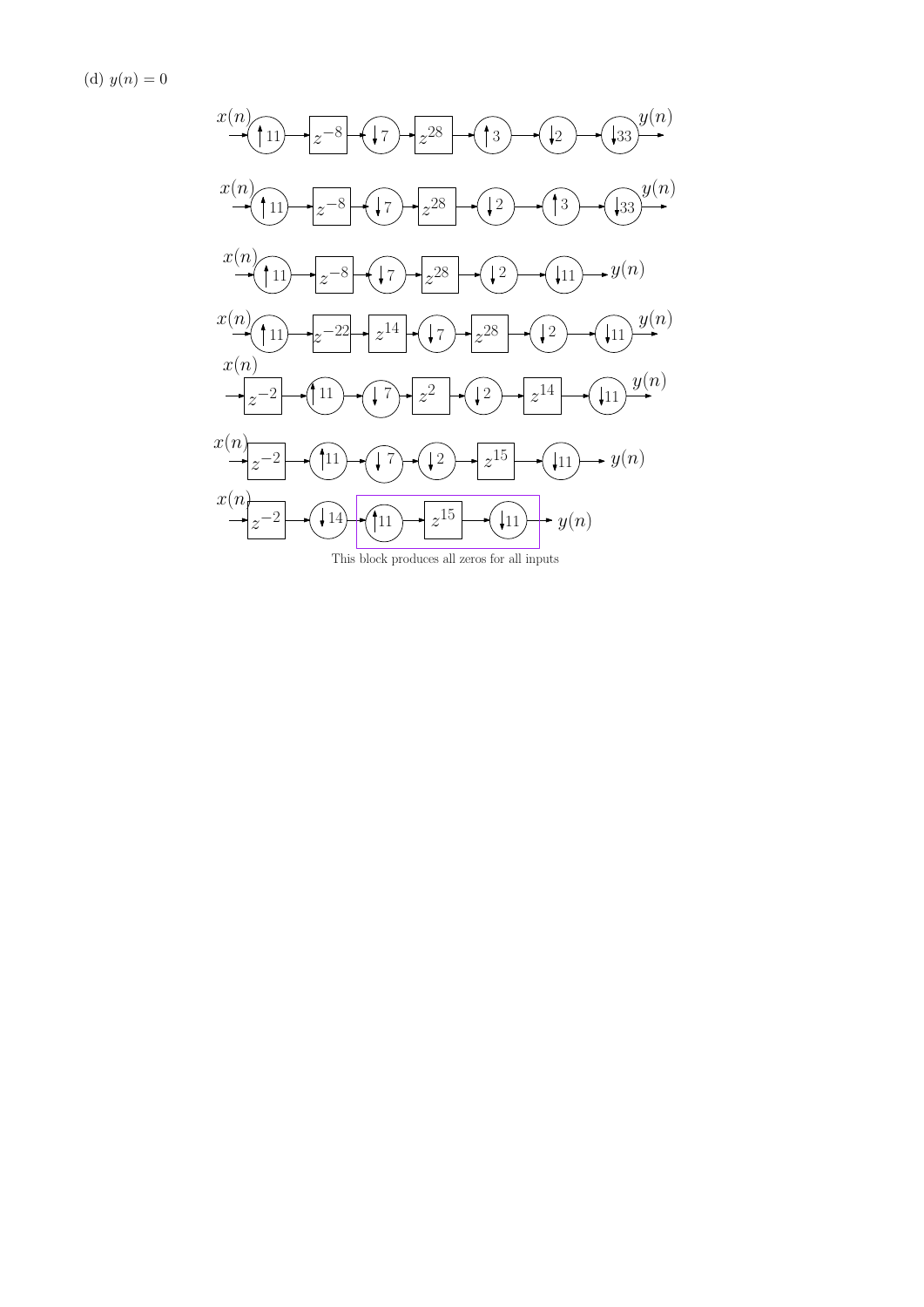#### PROBLEM 5:

Prove that decimation by  $M$  followed by expansion by  $L$  can be interchanged if  $L$  and  $M$  are relatively prime. You must prove this result in the time and frequency domain representations. (10 points) Solution:

(Frequency domain analysis) From Figure 2,

$$
X_1(z) = \frac{1}{M} \sum_{i=0}^{M-1} X\left(z^{\frac{1}{M}} e^{j\frac{2\pi i}{M}}\right)
$$
  
\n
$$
\implies Y_1(z) = X_1(z^L)
$$
  
\n
$$
= \frac{1}{M} \sum_{i=0}^{M-1} X\left(z^{\frac{L}{M}} e^{j\frac{2\pi i}{M}}\right).
$$
 (1)

Similarly,

$$
X_2(z) = X(z^L)
$$
  
\n
$$
Y_2(z) = \frac{1}{M} \sum_{i=0}^{M-1} X_2(z^{\frac{1}{M}} e^{j\frac{2\pi i}{M}})
$$
  
\n
$$
= \frac{1}{M} \sum_{i=0}^{M-1} X\left(\left(z^{\frac{1}{M}} e^{j\frac{2\pi i}{M}}\right)^L\right)
$$
  
\n
$$
= \frac{1}{M} \sum_{i=0}^{M-1} X\left(z^{\frac{L}{M}} e^{j\frac{2\pi i L}{M}}\right).
$$
\n(2)



Figure 2: Comparing the outputs by changing the order of decimator and upsampler.

To prove that  $Y_1(z) = Y_2(z) \forall X(z)$ , it is necessary and sufficient to satisfy the following condition:

$$
\left\{ X \left( z^{\frac{L}{M}} e^{j \frac{2\pi i L}{M}} \right) \mid i = 0, 1, \cdots, M - 1 \right\} = \left\{ X \left( z^{\frac{L}{M}} e^{j \frac{2\pi i}{M}} \right) \mid i = 0, 1, \cdots, M - 1 \right\} \forall X (z)
$$
  
*i.e.*,  $\left\{ e^{j \frac{2\pi i L}{M}} \mid i = 0, 1, \cdots, M - 1 \right\} = \left\{ e^{j \frac{2\pi i}{M}} \mid i = 0, 1, \cdots, M - 1 \right\}.$ 

Since  $e^{j2\pi k} = 1 \forall k \in \mathbb{Z}$ , we have  $e^{j\frac{2\pi i L}{M}} = e^{j\frac{2\pi (iL \mod M)}{M}}$ . Hence, the equivalent condition is

$$
\{(iL) \text{ mod } M \mid i = 0, 1, \cdots, M - 1\} = \{0, 1, \cdots, M - 1\}.
$$
 (3)

Let  $0 \le i_1 \le M - 1$  and  $0 \le i_2 \le M - 1$  such that  $i_1 \ne i_2$ . Without loss of generality, consider  $i_1 < i_2$ . Using the following identity on modulo operation

$$
(a - b) \mod M = (a \mod M - b \mod M) \mod M,
$$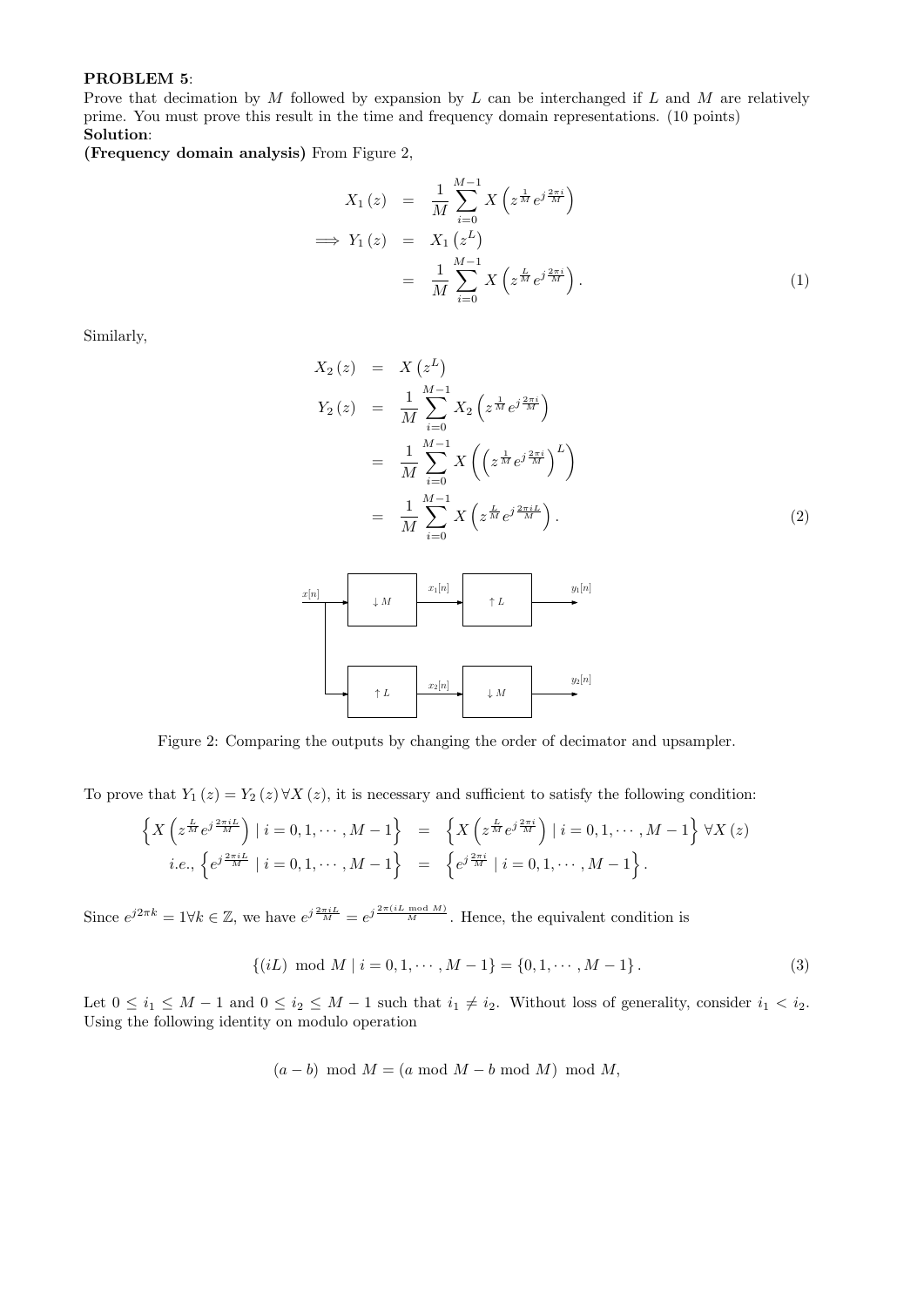we have,

$$
((i_1L) \mod M - (i_2L) \mod M) \mod M = ((i_1 - i_2)L) \mod M.
$$
 (4)

#### Case L and M are relatively prime:

Since  $0 < i_1 - i_2 < M$ , and  $gcd(L, M) = 1$ ,  $((i_1 - i_2) L) \mod M \neq 0$ . Therefore from (4),

 $((i_1L) \mod M - (i_2L) \mod M) \mod M \neq 0,$  $\implies$   $(i_1L) \mod M \neq (i_2L) \mod M$ .

We have proved that  $i_1 \neq i_2 \implies (i_1L) \mod M \neq (i_2L) \mod M \ \forall i_1, i_2 \in \{0, 1, 2 \cdots, M-1\}$ . Therefore, when  $gcd(L, M) = 1$ , equation (3) holds true.

Case M divides L:

Let  $L = P \times M$ ,  $P > 1$ . Therefore, it is possible to chose  $i_1 = i_2 + M$ . Under this condition,

$$
((i_1 - i_2) L) \mod M = (ML) \mod M = 0.
$$

Therefore,

$$
((i_1L) \mod M - (i_2L) \mod M) \mod M = 0
$$
  
 $\implies (i_1L) \mod M = (i_2L) \mod M.$ 

We have shown that for some choice of  $i_1 \neq i_2$ ,  $(i_1L) \mod M = (i_2L) \mod M$ . Hence, the values  $\{(iL) \mod M\}_{i=0}^{M-1}$  are not distinct. Therefore, when M divides L, equation (3) does not hold true.

Case  $gcd(M, L) = G > 1$ :

Let  $M = G \times P_M$  and  $L = G \times P_L$ . We can chose  $i_1 = i_2 + G$ . Under this condition,  $e^{j2\pi \frac{iL}{M}} = e^{j2\pi \frac{iPL}{P_M}}$ . Therefore,  $\left\{e^{j2\pi \frac{iPL}{P_M}} \mid i = 0, 1, \cdots, M-1\right\}$  has  $P_M$  distinct values. Therefore, equation (3) does not hold true under this condition.

Hence, the equation (3) holds true iff L and M are relatively prime. This proves that M fold decimator and L fold upsampler blocks can be interchanged iff L and M are relatively prime.

(Time domain analysis) From the definitions of decimator and upsampler,

$$
x_1[n] = x[Mn].
$$
  
\n
$$
y_1[n] = \begin{cases} x_1 \left[\frac{n}{L}\right], & n \text{ is a multiple of } L \\ 0 & \text{otherwise,} \end{cases}
$$
  
\n
$$
y_1[n] = \begin{cases} x \left[M\frac{n}{L}\right], & n \text{ is a multiple of } L \\ 0 & \text{otherwise.} \end{cases}
$$
 (5)

Similarly,

$$
x_2[n] = \begin{cases} x_1 \left[\frac{n}{L}\right], & n \text{ is a multiple of } L \\ 0 & \text{otherwise.} \end{cases}
$$
  
\n
$$
y_1[n] = x_1[Mn],
$$
  
\n
$$
y_1[n] = \begin{cases} x \left[\frac{Mn}{L}\right], & Mn \text{ is a multiple of } L \\ 0 & \text{otherwise.} \end{cases}
$$
  
\n(6)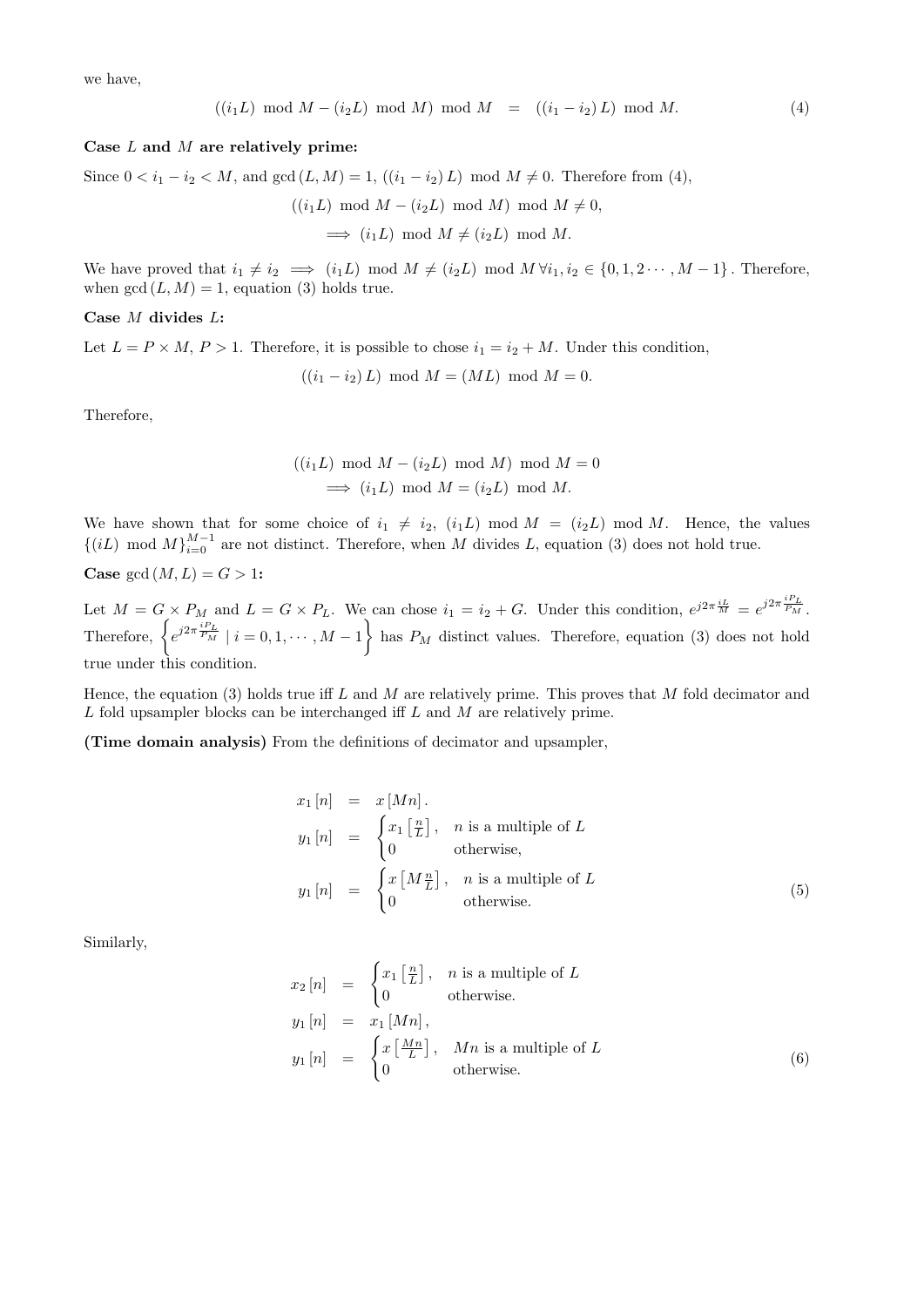From equations (5) and (6), the outputs are same iff n is a multiple of L when ever  $Mn$  is a multiple of L.

**Case**  $gcd(L, M) = 1$ : Trivial in this case that L divides  $Mn \iff L$  divides n.

**Case**  $gcd(L, M) = P \neq 1$ : Let  $L = P \times Q$ . In this case L divides Mn when ever Q divides n. Hence  $L$  divides  $Mn \not\Rightarrow L$  divides  $n.$ 

Therefore, the outputs are same iff  $L$  and  $M$  are relatively prime.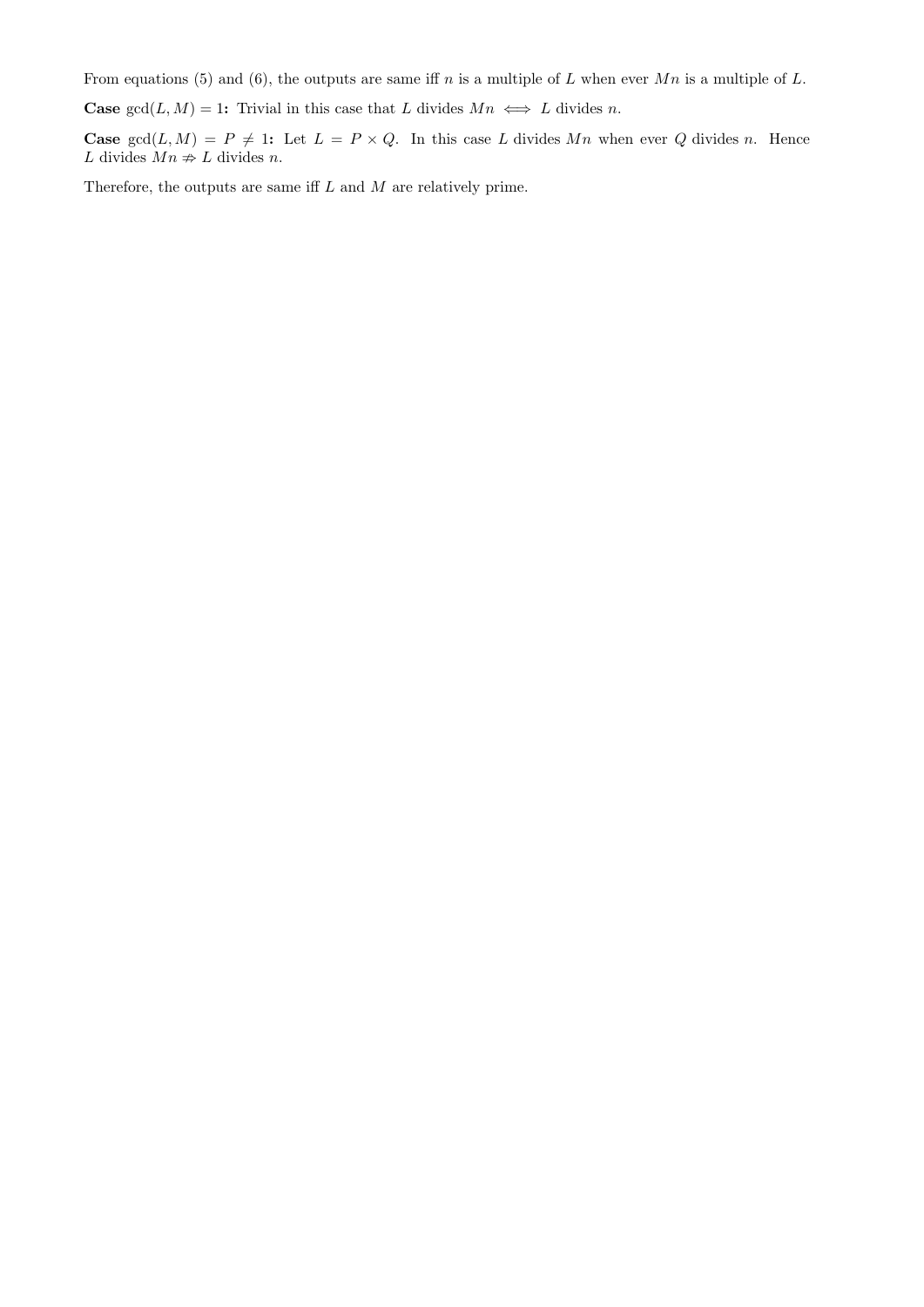### PROBLEM 6:

Consider the two channel QMF bank shown below where the analysis filters are given by



$$
H_0(z) = 2 + 6z^{-1} + z^{-2} + 5z^{-3} + z^{-5}; H_1(z) = H_0(-z).
$$

Find a set of stable synthesis filters that result in perfect reconstruction. (4 points) Solution:

Let us label the signals as various junctions.



The signals at various nodes of the figure are

$$
X_0(z) = H_0(z)X(z)
$$
  
\n
$$
X_1(z) = H_1(z)X(z)
$$
  
\n
$$
Y_0(z) = \frac{X_0(z) + X_0(-z)}{2}
$$
  
\n
$$
\hat{X}(z) = F_0(z)Y_0(z) + F_1(z)Y_1(z) = \frac{1}{2}[X_0(z)F_0(z) + X_1(z)F_1(z)] + \frac{1}{2}[X_0(-z)F_0(z) + X_1(-z)F_1(z)]
$$
  
\n
$$
\implies \hat{X}(z) = \frac{1}{2}X(z)[H_0(z)F_0(z) + H_1(z)F_1(z)] + \frac{1}{2}X(-z)[H_0(-z)F_0(z) + H_1(-z)F_1(z)]
$$

To force aliasing to zero,

$$
[H_0(-z)F_0(z) + H_1(-z)F_1(z)] = 0 \quad \cdots (1)
$$

i.e.  $\frac{F_0(z)}{F_1(z)} = -\frac{H_1(-z)}{H_0(-z)}$  $H_0(-z)$ Then we have  $\hat{X}(z) = \frac{1}{2} [H_0(z) F_0(z) + H_1(z) F_1(z)] X(z)$ or  $\hat{X}(z) = T(z)X(z)$  where  $T(z) = \frac{1}{2}[H_0(z)F_0(z) + H_1(z)F_1(z)]$ For perfect reconstruction  $T(z) = cz^{-n_0}$ which implies  $\hat{x}(n) = cx(n - n_0)$  and

$$
H_0(z)F_0(z) + H_1(z)F_1(z) = 2 \cdots (2)
$$

Solving (1) and (2) by substituting  $H_0(z) = 2 + 6z^{-1} + z^{-2} + 5z^{-3} + z^{-5}$  and  $H_1(z) = H_0(-z)$  we get,